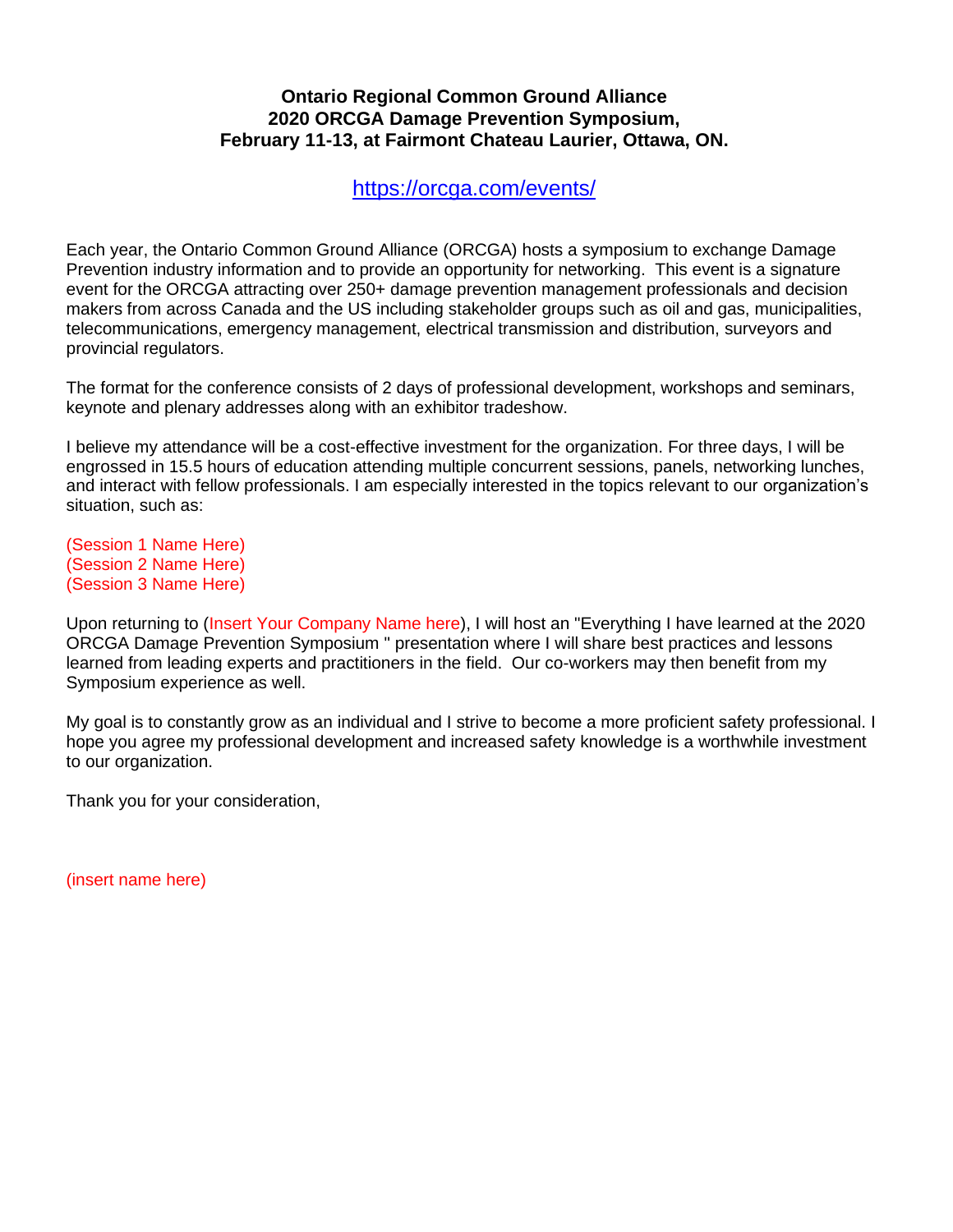Submission Date: (insert date here)

Name: (insert name here)

Dates: Number of Days: (insert dates here) Number of Nights: (average 3 nights)

Website: <https://orcga.com/events/>

What events/programs/activities will be taking place in your area during this time, and who will cover them in your absence? (insert here)

## **Costs**

Airfare: (insert info here)

Hotel: (insert info here. Room booking info here: https://book.passkey.com/event/49935898/owner/5915/home)

- Meals: (Delegate fee includes most meals for January  $11 13$ )
- Car: (estimated taxi fare)
- Other: (insert cost here)

## **Fees**

Registration: (\$200 Municipal Rate – One Day – **Wed Feb 12 only** \$250 Contractor Rate – One Day – **Wed Feb 12 only** \$750 Full Delegate Fee – Three Days – **Feb 11 - 13**

Total Cost: (insert cost here)